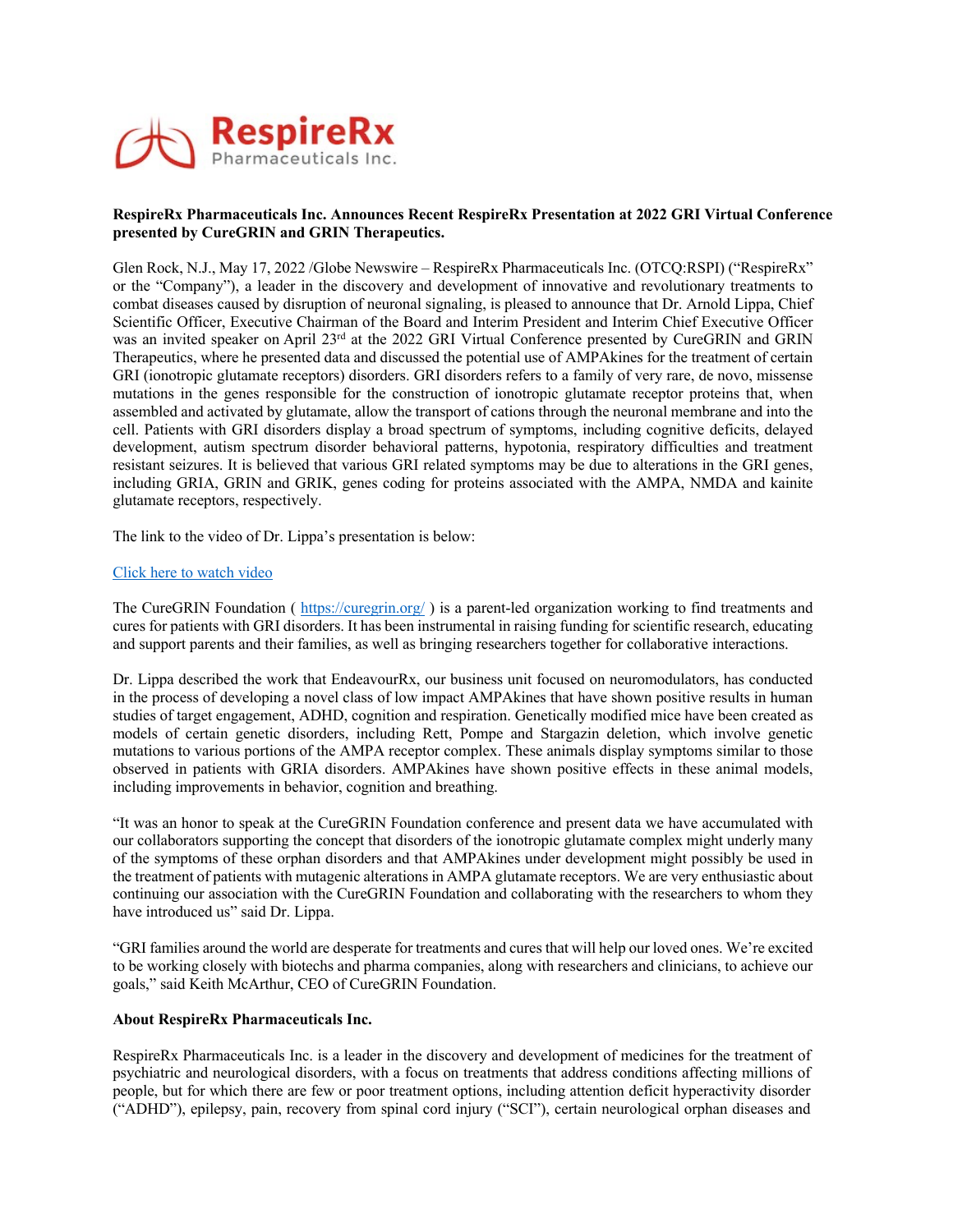obstructive sleep apnea ("OSA"). RespireRx is developing a pipeline of new and re-purposed drug products based on our broad patent portfolios for two drug platforms: (i) neuromodulators, which include AMPAkines and GABAkines, proprietary chemical entities that positively modulate (positive allosteric modulators or "PAMs") AMPA-type glutamate receptors and GABAA receptors, respectively and (ii) pharmaceutical cannabinoids, which include dronabinol, a synthetic form of ∆9-tetrahydrocannabinol ("Δ9-THC") that acts upon the nervous system's endogenous cannabinoid receptors.

The Company holds exclusive licenses and owns patents and patent applications or rights thereto for certain families of chemical compounds that claim the chemical structures and their uses in the treatment of a variety of disorders, as well as claims for novel uses of known drugs.

### *EndeavourRx: Neuromodulators*

**AMPAkines.** Through an extensive translational research effort from the cellular level through Phase 2 clinical trials, the Company has developed a family of novel, low impact AMPAkines, including CX717, CX1739 and CX1942 that may have clinical application in the treatment of CNS-driven neurobehavioral and cognitive disorders, spinal cord injury, neurological diseases, and certain orphan indications. Our lead clinical compounds, CX717 and CX1739, have successfully completed multiple Phase 1 safety trials. Both compounds have also completed Phase 2 proof of concept trials demonstrating target engagement, by antagonizing the ability of opioids to induce respiratory depression.

After having shown positive activity in animal models of ADHD, CX717, one of our lead AMPAkines, demonstrated statistically significant improvement of symptoms observed in a Phase 2 human clinical trial in adult patients with ADHD. Statistically significant therapeutic effects were observed within one week. We believe AMPAkines may represent a novel, non-stimulant treatment for ADHD with a more rapid onset of action than alternative non- stimulants, such as Straterra® (atomoxetine), and without the drawbacks of amphetaminetype stimulants.

In a series of important studies funded by grants from the National Institutes of Health and published in a number of peer reviewed articles, Dr. David Fuller (University of Florida), a long-time RespireRx collaborator, has demonstrated the ability of CX1739 and CX717, the Company's lead AMPAkines, to improve motor nerve activity and muscle function in animal models of spinal cord injury (SCI).

**GABAkines.** Under a License Agreement with the University of Wisconsin-Milwaukee Research Foundation, Inc. and on behalf of its EndeavourRx business unit, RespireRx has licensed rights to certain selectively acting GABAkines because of their ability to selectively amplify inhibitory neurotransmission at a highly specific, subset of GABAA receptors, thus producing a unique efficacy profile with reduced side effects. Preclinical studies have documented their efficacy in a broad array of animal models of interrelated neurological and psychiatric disorders including epilepsy, pain, anxiety, and depression in the absence of or with greatly reduced propensity to produce sedation, motor-impairment, tolerance, dependence and abuse. The Company currently is focusing on developing KRM-II-81 for the treatment of epilepsy and pain.

KRM-II-81 has displayed a high degree of anti-convulsant activity in a wide range of preclinical studies, including in treatment resistant and pharmaco-resistant models. Not only was KRM-II-81 highly effective in these models, but pharmaco-resistance or tolerance did not develop to its anti-convulsant properties. These latter results are particularly important because pharmaco-resistance occurs when medications that once controlled seizures lose efficacy as a result of chronic use and it is a principal reason some epileptic patients require brain surgery to control their seizures. In support of its potential clinical efficacy, translational studies have demonstrated the ability of KRM-II-81 to dramatically reduce epileptiform electrical activity when administered in situ to brain slices excised from treatment resistant epileptic patients undergoing surgery.

In addition, KRM-II-81 has displayed a high degree of analgesic activity in a number of preclinical studies. In intact animal models of pain, the analgesic efficacy of KRM-II-81 was comparable to or greater than commonly used analgesics. At the same time, KRM-II-81 did not display side effects such as sedation and motor impairment, but even more importantly, it did not produce tolerance, dependence, respiratory depression or behavioral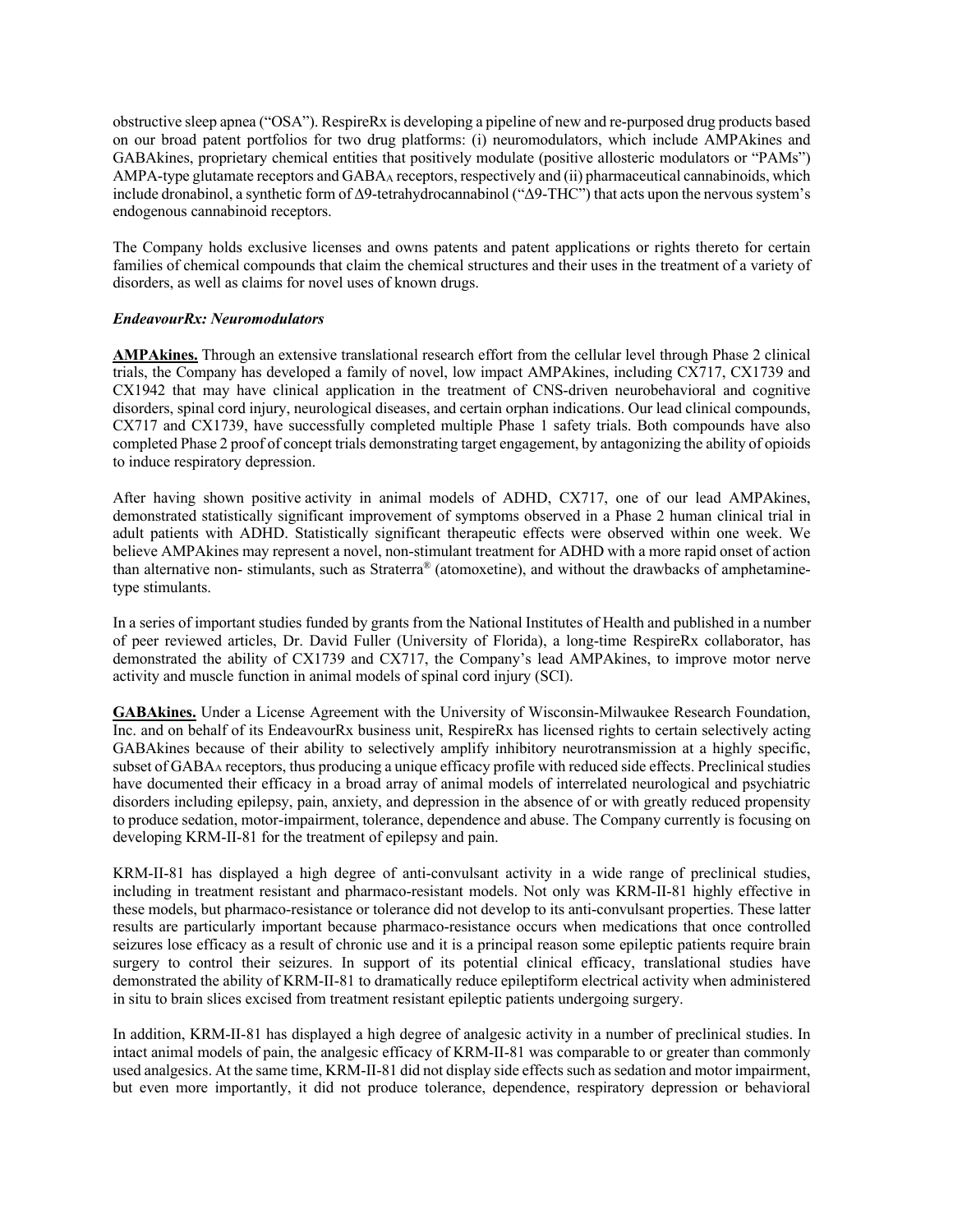changes indicative of abuse liability, which are produced by opioid narcotics and are at the heart of the opioid epidemic.

#### *ResolutionRx: Pharmaceutical Cannabinoids*

**Dronabinol**. RespireRx's ResolutionRx business unit is developing dronabinol, ∆-9-THC, a synthetic version of the naturally occurring substance in the cannabis plant, for the treatment of OSA, a serious respiratory disorder that impacts an estimated 29.4 million people in the United States according to the American Academy of Sleep Medicine ("AASM"), published in August 2016. OSA has been linked to increased risk for hypertension, heart failure, depression, and diabetes, and has an annual economic cost in the United States of \$162 billion according to the AASM. There are no approved drug treatments for OSA.

Two Phase 2 clinical trials have been completed demonstrating the ability of dronabinol to significantly reduce the symptoms of OSA and, subject to raising sufficient finance (of which no assurance can be provided) and pending the outcomes of an animal pharmacokinetic ("PK") study and an intended meeting with the FDA, RespireRx believes that it will be able to commence a human PK study for a recently discovered and to-bedeveloped formulation followed by a Phase 3 clinical study for the treatment of OSA with the new formulation. Because dronabinol is already FDA approved for the treatment of AIDS related anorexia and chemotherapy induced nausea and vomiting, the Company further believes that its re-purposing strategy would only require approval by the FDA of a 505(b)(2) new drug application ("NDA"), an efficient regulatory pathway that allows the use of publicly available data.

Additional information about RespireRx and the matters discussed herein can be obtained on the Company's web-site at www.RespireRx.com or in the Company's filings with the Securities and Exchange Commission at www.sec.gov.

## *Not a Securities Offering or Solicitation*

*This communication shall not constitute an offer to sell or the solicitation of an offer to buy any securities, nor shall there be any sales of securities in any jurisdiction in which such offer, solicitation or sale of securities would be unlawful before registration or qualification under the laws of such jurisdiction.*

#### *Cautionary Note Regarding Forward-Looking Statements*

*This press release contains certain forward-looking statements within the meaning of Section 27A of the Securities Act of 1933, as amended (the "Securities Act") and Section 21E of the Securities Exchange Act of 1934, as amended (the "Exchange Act"), and the Company intends that such forward-looking statements be subject to the safe harbor created thereby. These might include statements regarding the Company's future plans, targets, estimates, assumptions, financial position, business strategy and other plans and objectives for future operations, and assumptions and predictions about research and development efforts, including, but not limited to, preclinical and clinical research design, execution, timing, costs and results, future product demand, supply, manufacturing, costs, marketing and pricing factors.*

*In some cases, forward-looking statements may be identified by words including "assumes," "could," "ongoing," "potential," "predicts," "projects," "should," "will," "would," "anticipates," "believes," "intends," "estimates," "expects," "plans," "contemplates," "targets," "continues," "budgets," "may," or the negative of these terms or other comparable terminology, although not all forward-looking statements contain these words, and such statements may include, but are not limited to, statements regarding (i) future research plans, expenditures and results, (ii) potential collaborative arrangements, (iii) the potential utility of the Company's product candidates, (iv) reorganization plans, and (v) the need for, and availability of, additional financing. Forward-looking statements are based on information available at the time the statements are made and involve known and unknown risks, uncertainties and other factors that may cause our results, levels of activity, performance or achievements to be materially different from the information expressed or implied by the forward-looking statements in this press release.*